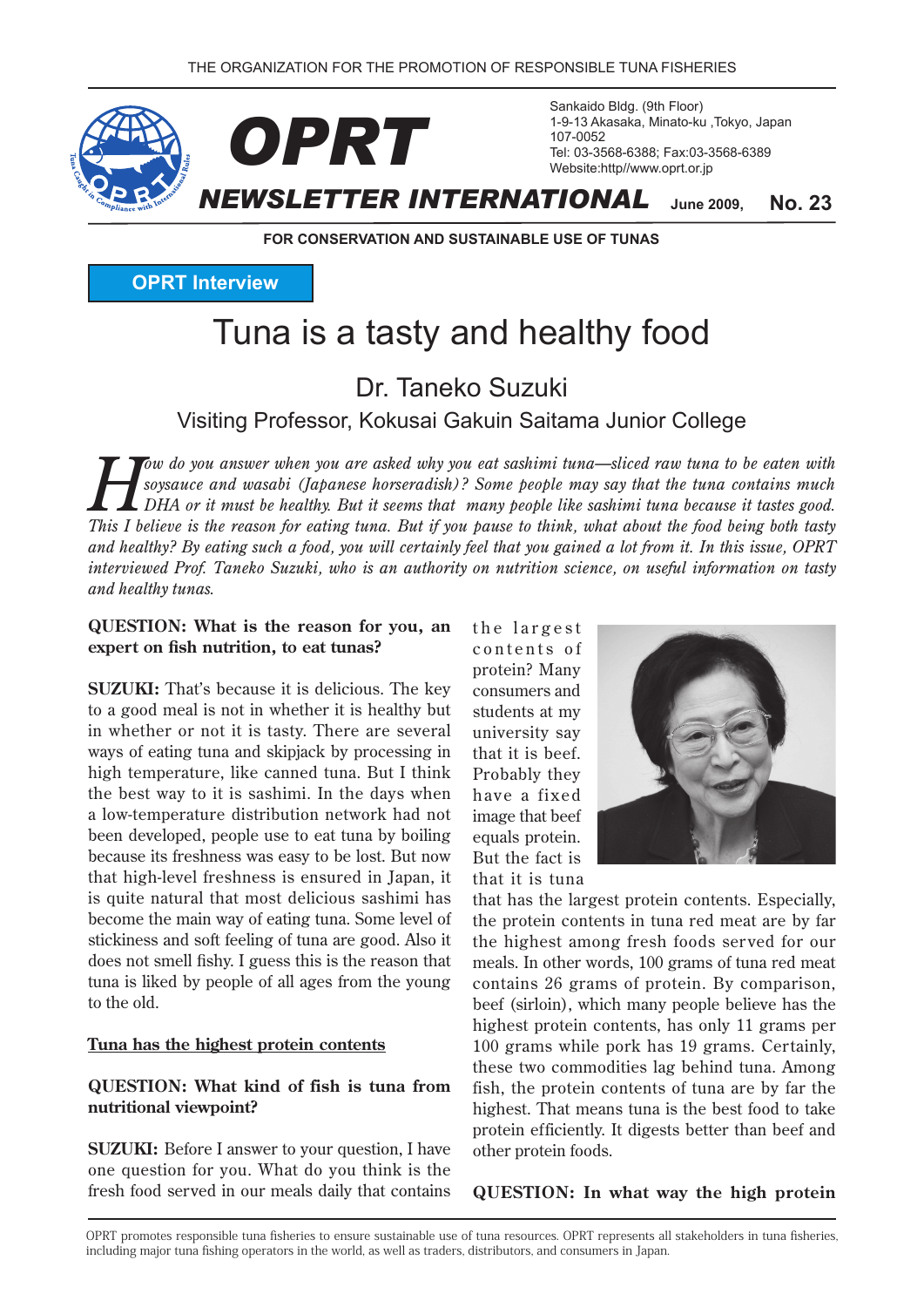#### contents serve to our health?

**SUZUKI:** Protein is an essential element for human body, but a large amount of consumption is not necessarily significant. Protein is dissolved into amino acid in human body once, and then is absorbed into the body. Tuna has a good balance of amino acid -- just perfect if we give a mark to it.

## **QUESTION:** Are there types of protein that has a poor balance of amino acid?

**SUZUKI:** Yes, there are many. Like in animal meat, the balance of amino acid in fish is equally good. Compared with soybean, which is known as "the beef in the field," the amino acid balance of fish protein is by far superior. Among food having poor balance, we can point out that collagen, which is popular for its effect on beauty care, is lacking essential amino acid.

#### Tuna is highly recommendable to aged people

## **QUESTION: What are the other** characteristics of tuna than a good protein **?balance**

**SUZUKI:** There are more characteristics of tuna. One is that it has a large amount of potassium. A large amount of potassium has the function to dispose sodium which tends to cause high blood pressure. It does much in reducing blood pressure. The amount of potassium in tuna is 400 milligrams per  $100$  grams while that in beef or pork is  $300$ milligrams. It would be good for a person having high blood pressure to eat more tuna.

Another characteristic is high contents of vitamin D. Recently, consumption of calcium is recommended because there are many people who develop osteoporosis -- a condition in which the bones become brittle and fragile from loss of tissue. But mere consumption of calcium serves hava no good. Vitamin D is necessary for the human body to ingest calcium in the body. Although tuna has not much calcium, high-level vitamin D which dissolves in fat is found in tuna, especially in prime fatty flesh of tuna (toro). So, to eat tuna with other food containing much calcium is effective in preventing osteoporosis. Needless to say, tuna has very high contents of DHA (docosahexaenoic acid). As toro is not to be eaten in large amount. eating it with tuna red meat will make a very balanced and nutritional meal.



## **QUESTION: So, tuna is an excellent food** commodity not only for its taste but also from nutritional point of view.

**SUZUKI:** Both fish and meat have their own characteristics. Among fish, sardine, for example, has abundant EPA (eicosapentaenoic acid). What we can say in common for fish is that they have much EPA and DHA and also much vitamin D and potassium in protein which has efficient digestive functions. It is certain that tuna has especially large amount of potassium and vitamin D. Seen from these characteristics, I think tuna is a good food commodity for aged people. It doesn't take much time to cook tuna. Moreover, tuna does not have bones and is soft and easy to digest. It also has much potassium effective for preventing high blood pressure as well as vitamin D that helps the intake of calcium to prevent osteoporosis. Above all, it is tasty. For these characteristics, tuna is an ideal food for aged people.

## **QUESTION:** You say that sashimi tuna is a suitable food for the aged. But it is pointed out that consumption of fish, including tuna. has been decreasing in Japan.

**SUZUKI:** As I said before, tuna has other values than its tastiness for the aged. Then, how could we have other people, especially children, eat more tuna? For tuna I see no problem because it is a popular food commodity for children and young people at revolving sushi restaurants. Speaking about fish in general. I think there is no way than to educate young mothers in Japan. The first way to prevent decrease in fish consumption in Japan is to increase the opportunity for children to eat fish at home.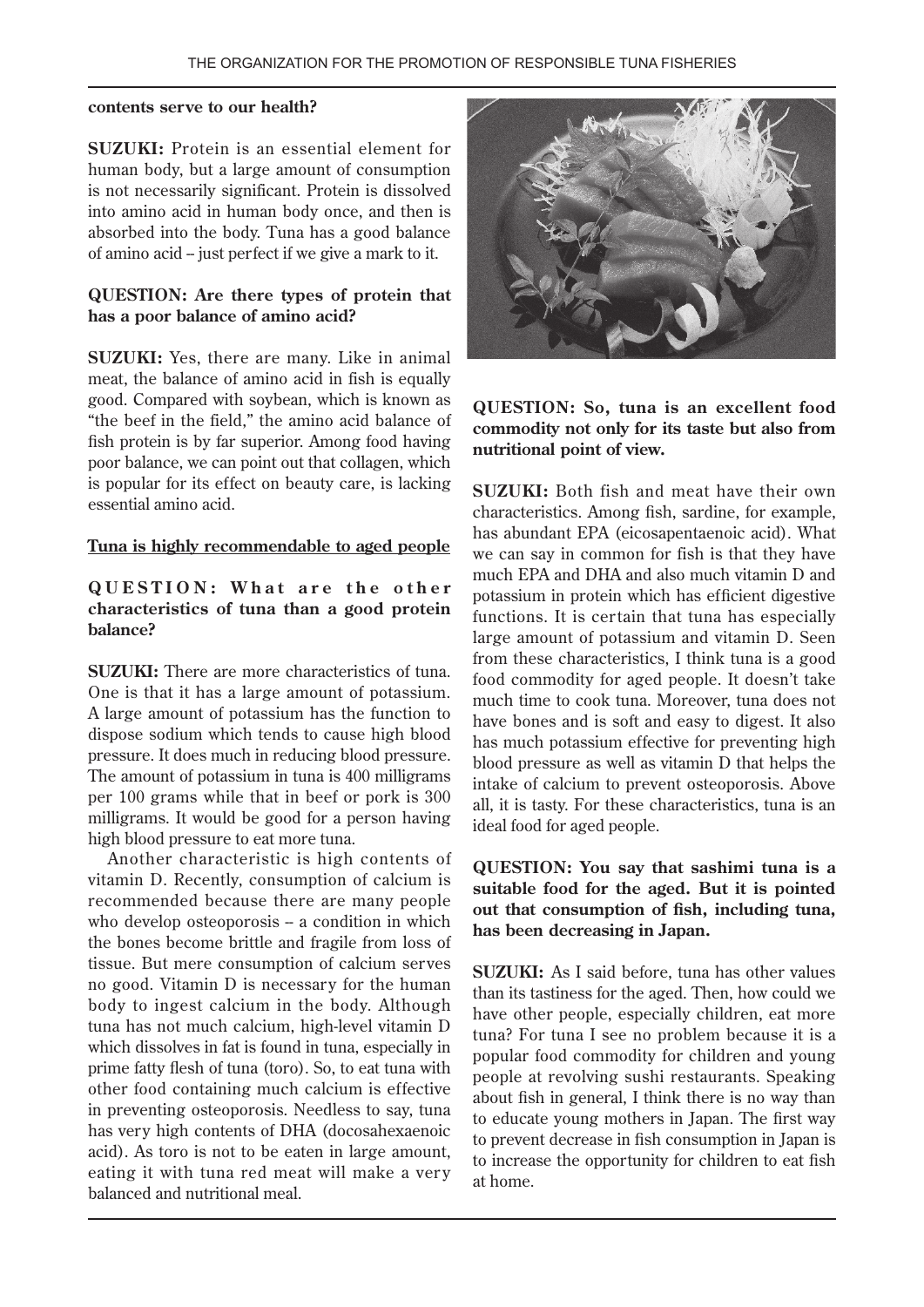## **Simple, easy-to-eat tuna carpaccio** a la Dr. Suzuki

Dr. Taneko Suzuki says that her favorite tuna dish is tuna carpaccio. Below she shows a very simple way to cook it.

First, you scatter garlic, cut into tiny pieces, over sliced tuna. Then you adjust seasoning by adding olive oil and small amount of wine. The point is to cut tasty tuna into thin slices; (cutting into thin slices is sometimes difficult). After that, you will enjoy a good meal with bread and white wine. That's all there is to it.

# **International organizations**

# **WCPFC**

# **Issues surrounding regulations** on bigeye tuna **in the Western and Central Pacific**

## **Dr. Ziro Suzuki, Tuna Scientist**

Unitated in the Western and Central Pacific<br>
(the areas in the Pacific west of about 150<br>
degrees west) in 2009. On several occasions in the  $\blacktriangleright$  ubstantial regulations on bigeye tuna will be  $\blacksquare$ introduced in the Western and Central Pacific If the areas in the Pacific west of about  $150$ past, the Scientific Committee of the Western and Central Pacific Fisheries Commission (WCPFC) recommended that the catch of bigeye should be reduced at least by 30%, but this recommendation has not been adopted by the Commission because of the differences of views among member .countries

The regulations the Commission agreed this time are complex. But, in short, they are intended to reduce the bigeye mortality coefficient or harvests by  $30\%$  from the average level of  $2001-2004$  or the level of 2004 over a span of three years from 2009. It has been my assertion that advanced nations should take the initiative in enforcing regulations on the catch of tunas. I give a positive evaluation to the regulations agreed by the Commission this time since they are basically in line with what I have been proposing.

However, there remain several issues to be solved urgently regarding regulations of bigeye .tunas

First, there are no catch regulations on bigeye in the Eastern Pacific adjoining the WCPFC Convention area. The catch of juvenile bigeye by. purse-seine fishing vessels in the Eastern Pacific total several times more than the amount caught by purse-seiners in the Western Pacific. The bigeye tuna migrates across 150 degrees west, so the WCPFC's regulations may have only a limited significance. In order to make these bigeve American Tropical Tuna Commission (IATTC), regulations effective, it is crucial for the Interan organization responsible for the management of tuna resources in the Eastern Pacific, also to introduce its bigeye regulations from 2009.

Secondly, because of political implications, the WCPFC has not clearly set the western border of the Convention Area. From biological point of view, it is plausible to consider that the Convention Area comprises at least the eastern end of the Asia continent, in other words, the Pacific side of China, Vietnam, Thailand, Malaysia and Indonesia. However, there exist no catch statistics on tunas in the South China Sea where Japanese fishing vessels once harvested bigeye tunas. Based on fragmentary information by the Scientific Committee, Vietnam is reportedly catching about  $30,000$  tons of tuna a year by its longline fishing vessels. It is highly possible that no small amount of bigeye is included in the catch. That is to say, there are no regulations on bigeye in the waters on both sides of the WCPFC Convention Area.

Thirdly, as another issue, the awareness to introduce regulations on yellowfin tuna does not seem to be so high in spite of the fact that a recommendation has been made not to increase the fishing mortality (or catch volume) of the yellowf in from the average level of 2001-2004 or the 2004 level. Regarding the yellowfin, the catch by purse-seiners, for both juveniles and adult fish combined, is exorbitantly larger than that caught by longliners. It has been pointed out in the WCPFC Scientific Committee that the impact by purse-seiners on the yellowfin resources is greater than that caused by longliners, unlike the case for bigeye in which the impact of longlining is greater than that of purse-seining. Unlike bigeye, yellowfin is a target species for purse-seiners. Therefore, compliance with regulations on yellowfin is crucial.

In this respect, the year 2009 will certainly become a year in which the presence of the WCPFC is tested regarding how effectively its